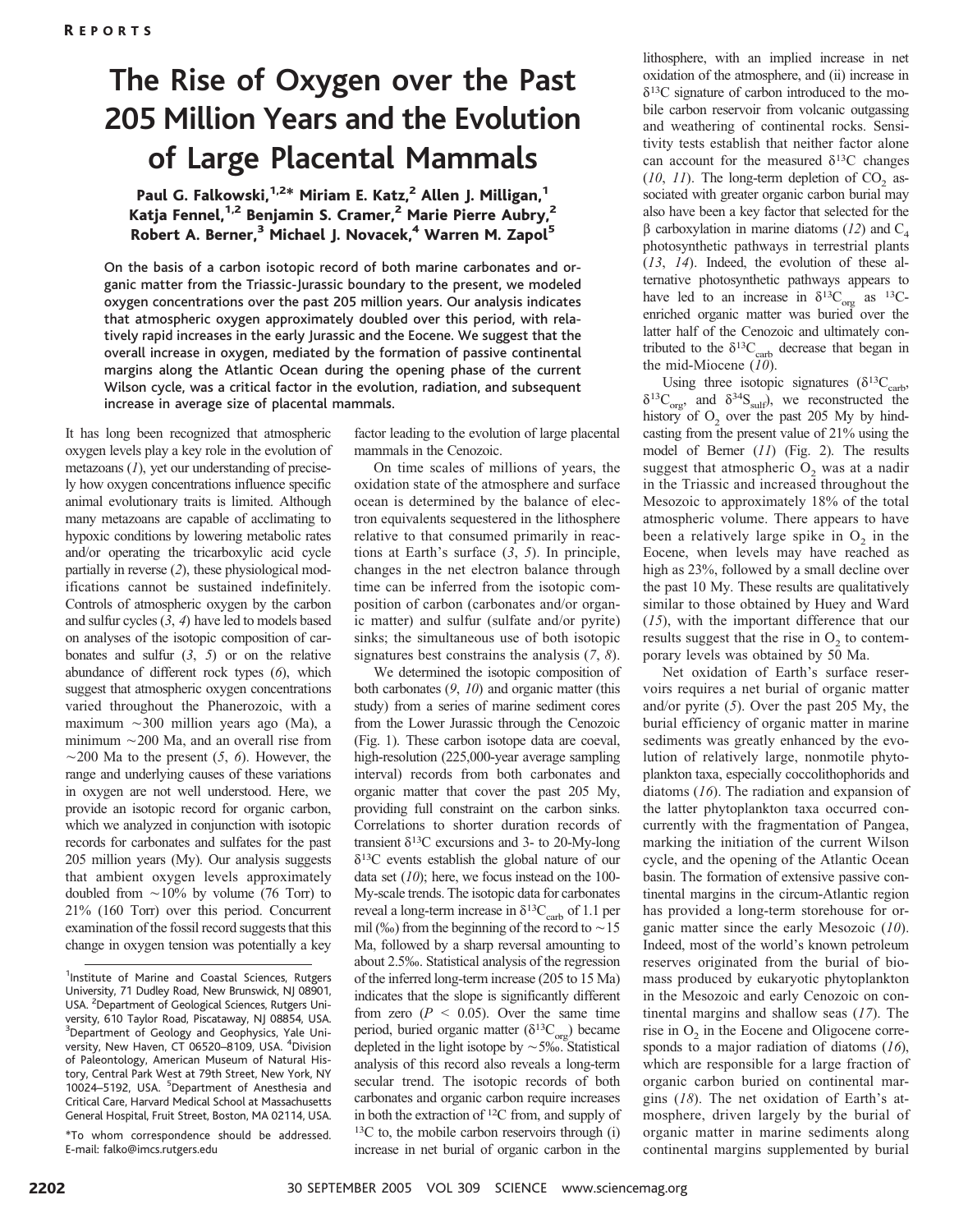Fig. 1. Composite bulk sediment  $\delta^{13}C_{\text{carb}}$  (9, 10) and  $\delta^{13}C_{\text{org}}$  (this study) records for the Jurassic through the Cenozoic. Samples are primarily from open ocean Atlantic Deep Sea Drilling Project (DSDP) and Ocean Drilling Program (ODP) boreholes; the epicontinental Mochras Borehole (Wales) was used for the Lower Jurassic because there is little to no pre-Middle Jurassic ocean floor left. Site locations are shown in a series of paleogeographic reconstructions at 50 My intervals (www.odsn. de/odsn/index.html). We used least-squares regression (95% confidence interval) to determine the long-term trends in  $\delta^{13}$ C, where  $x =$  age and  $y =$  $\delta^{13}$ C: (i)  $\Delta \delta^{13}$ C<sub>carb</sub> = -2.52%<br>for 0 to 15 Ma, y = (0.168 ±  $0.024$ ) $x + (0.049 \pm 0.17)$ ,  $R =$ 0.89; (ii)  $\Delta \delta^{13}C_{\rm carb} = 1.1\%$  for 16 to 205 Ma,  $y = (-0.006 \pm 1)$  $(0.001)x + (2.64 \pm 0.12), R =$ 0.38; (iii)  $\Delta\delta^{13}C_{\text{org}} = 3.2\%$  for<br>0 to 40 Ma,  $y = (-0.08 \pm 1)$ 0.01) $x + (-22.1 \pm 0.02)$ ,  $R =$ 0.78; (iv)  $\Delta \delta^{13}C_{\text{org}} = 0.8\%$  for<br>40 to 205 Ma,  $y = (-0.005 \pm 1)$ 0.003) $x + (-24.8 \pm 0.38)$ ,  $R =$ 0.17. We note that including the Lower Jurassic section



(Mochras borehole data) in the linear regression produces a lower rate of increase in  $\delta^{13}$ C, which yields a more conservative estimate of the magnitude of the long-term increase. We used a singular spectrum analysis to highlight the long-term  $\delta^{13}C$  variations;  $\delta^{13}\bar{C}$  data were linearly interpolated (100,000-year sampling interval) and analyzed using the SSA-

MTM Toolkit from www.atmos.ucla.edu/tcd/ssa (30). Singular spectrum analysis (SSA) was performed using a 205-point ( $\sim$ 20 My) window with the Broomhead and King method for constructing the covariance matrix; the six highest variance components were added together to reconstruct the longterm  $\delta^{13}$ C variations.

on land (6), appears to have had a profound influence on the evolutionary trajectories of metazoans.

Whereas the relatively rapid decline in oxygen at the end-Permian and early Triassic is suggested to have been a major factor contributing to the extinction of terrestrial animals (mostly reptiles) at this time  $(15)$ , the rise of oxygen over the ensuing 150 My almost certainly contributed to evolution of large animals. Animals with relatively high oxygen demands, including theropod dinosaurs (the group that includes living birds) and small mammals (19, 20), evolved by the Late Triassic. Avian and mammalian metabolic demands are three to six times as high per unit biomass as those of reptiles (21). Although the reproductive strategies of the earliest mammals are not known with certainty, both the fossil record and molecular divergence indicate that superordinal diversification of placental mammals occurred between 65 and 100 Ma (20, 22, 23). This radiation corresponds to a period of relatively high and stable oxygen levels in the atmosphere (Fig. 2). Although placental evolution is not unique to mammals (24), this reproductive strategy, which can facilitate geographic expansion of a species, requires relatively high ambient oxy-



this time from 10% to 21%, punctuated by rapid increases in the Early Jurassic and in the Eocene. Changes in average mammalian body mass is taken from (27). Vertical black bars represent known fossil ranges, blue lines represent inferred phylogenetic branching. Only some of the ordinal-level placental mammals are shown.

gen concentrations (25, 26). In the placenta, maternal arterial blood, with oxygen levels near ambient alveolar pressure, mixes with placental venous blood in a sinuslike vascular structure. Fetal umbilical arterial (really

venous) blood arrives in a capillary network in the maternal sinus where oxygen diffuses into the fetal blood. The nature of this exchanger requires the mammalian fetus to live at a very low arterial oxygen pressure. Al-